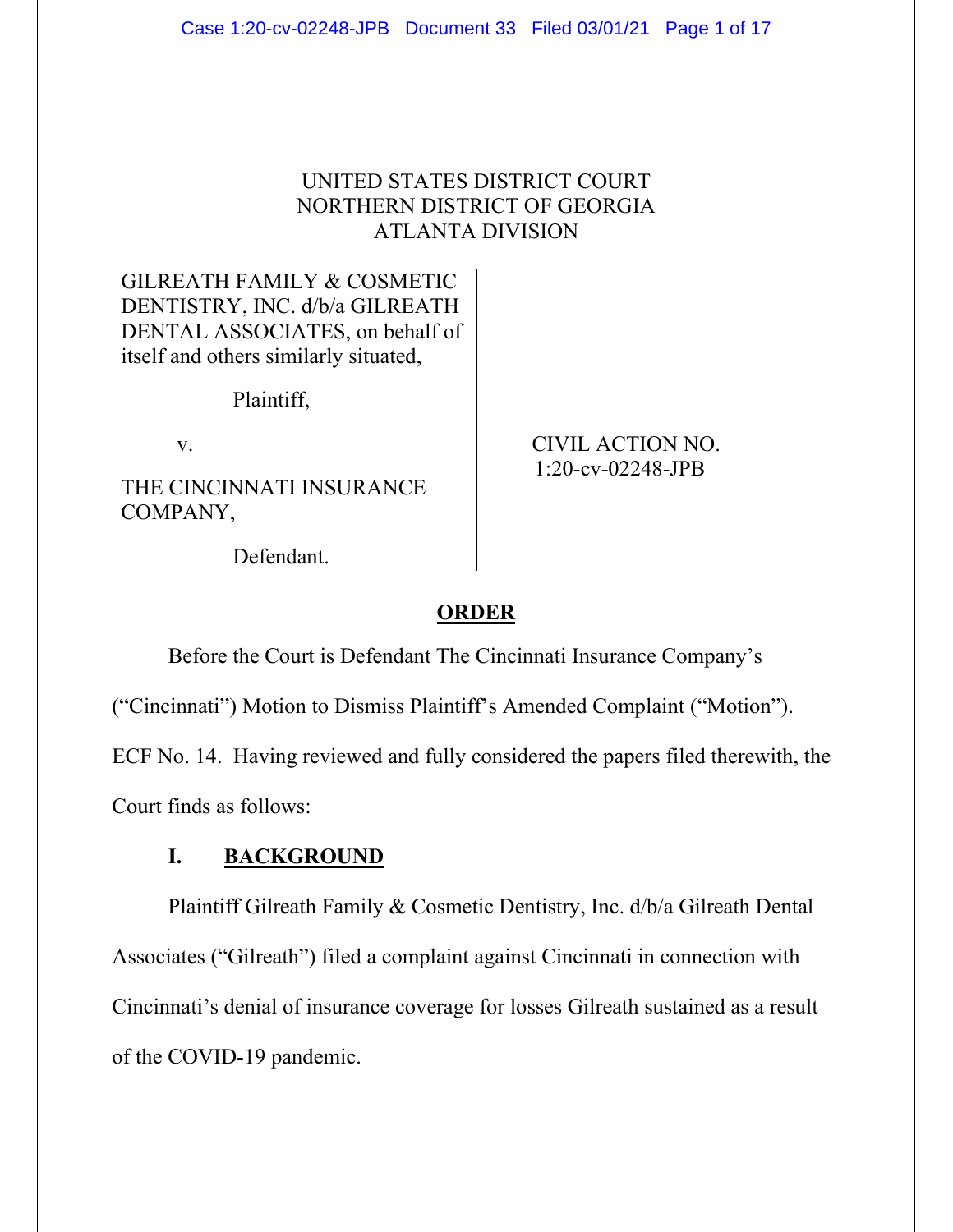As alleged in the Amended Complaint, Gilreath is a dental practice in

Marietta, Georgia (Cobb County) insured under a Cincinnati policy that was in

effect from October 2017 through October 2020 (the "Policy").<sup>1</sup> As relevant here,

the Policy provided Business Income, Civil Authority and Extra Expense coverage.

The Policy defined those coverages as follows:

## **Business Income**

We will pay for the actual loss of "Business Income" and "Rental Value" you sustain due to the necessary "suspension" of your "operations" during the "period of restoration[."] The "suspension" must be caused by *direct "loss" to property* at a "premises" caused by or *resulting from any Covered Cause of Loss*.

ECF No. 11-1 at 40 (emphasis added).

# **Extra Expense**

We will pay Extra Expense you sustain during the "period of restoration[."] Extra Expense means necessary expenses you sustain (as described in Paragraphs  $(2)(b)$ ,  $(c)$  and  $(d)$ ) during the "period of restoration" that you would not have sustained if there had been no *direct "loss" to property* caused by or *resulting from a Covered Cause of Loss*.

*Id*. at 41 (emphasis added).

<sup>&</sup>lt;sup>1</sup> The Court may consider the Policy and other exhibits attached to the Amended Complaint in ruling on Cincinnati's Motion. *See* Fed. R. Civ. P. 10(c) ("A copy of a written instrument that is an exhibit to a pleading is a part of the pleading for all purposes."); *Griffin Indus., Inc. v. Irvin*, 496 F.3d 1189, 1205 (11th Cir. 2007) ("Under the Federal Rules of Civil Procedure, . . . exhibits are part of the pleading 'for all purposes.'").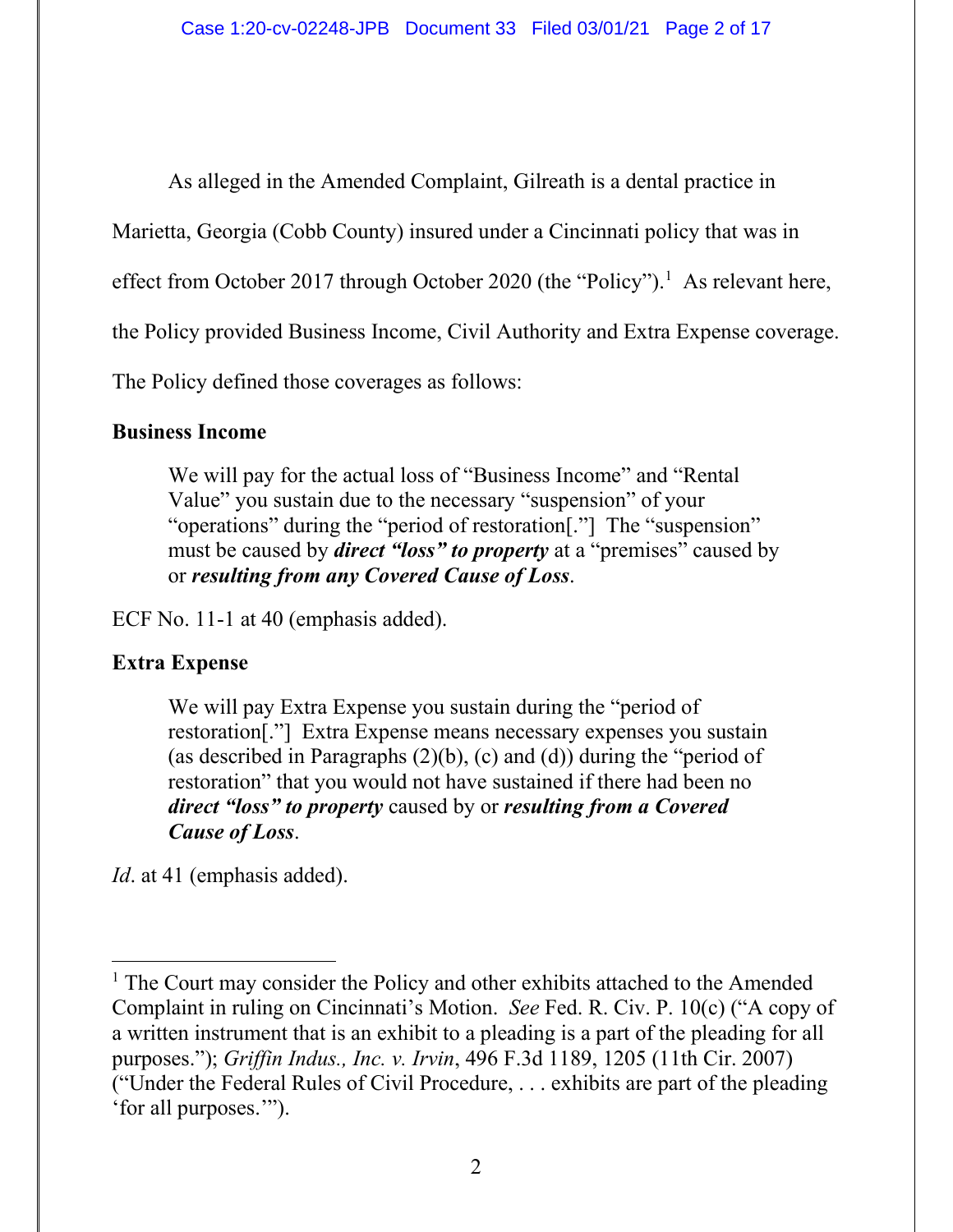### **Civil Authority**

When *a Covered Cause of Loss causes damage* to property other than Covered Property at a "premises[,"] we will pay for the actual loss of "Business Income" and necessary Extra Expense you sustain caused by action of civil authority that prohibits access to the "premises[,"] provided that both of [the specified conditions] apply.

*Id*. (emphasis added).

As highlighted above, each coverage is contingent on a "Covered Cause[] of Loss." The policy defines "Covered Cause[] of Loss" as a "direct 'loss.'" *Id*. at 27. "'Loss' means accidental physical loss or accidental physical damage." *Id*. at 60. Therefore, Covered Cause of Loss means direct accidental physical loss or damage. The Policy does not specifically exclude losses caused by the spread of viruses or communicable diseases.

As alleged in the Amended Complaint, the World Health Organization declared the COVID-19 virus a global pandemic in March 2020, and the Governor of Georgia thereafter issued a shelter-in-place order that required certain businesses to cease in-person operations temporarily. As Gilreath acknowledges, dental practices were not required to close. The Centers for Medicare and Medicaid Services and other pertinent health organizations recommended that dental practices delay all elective surgeries and non-essential procedures.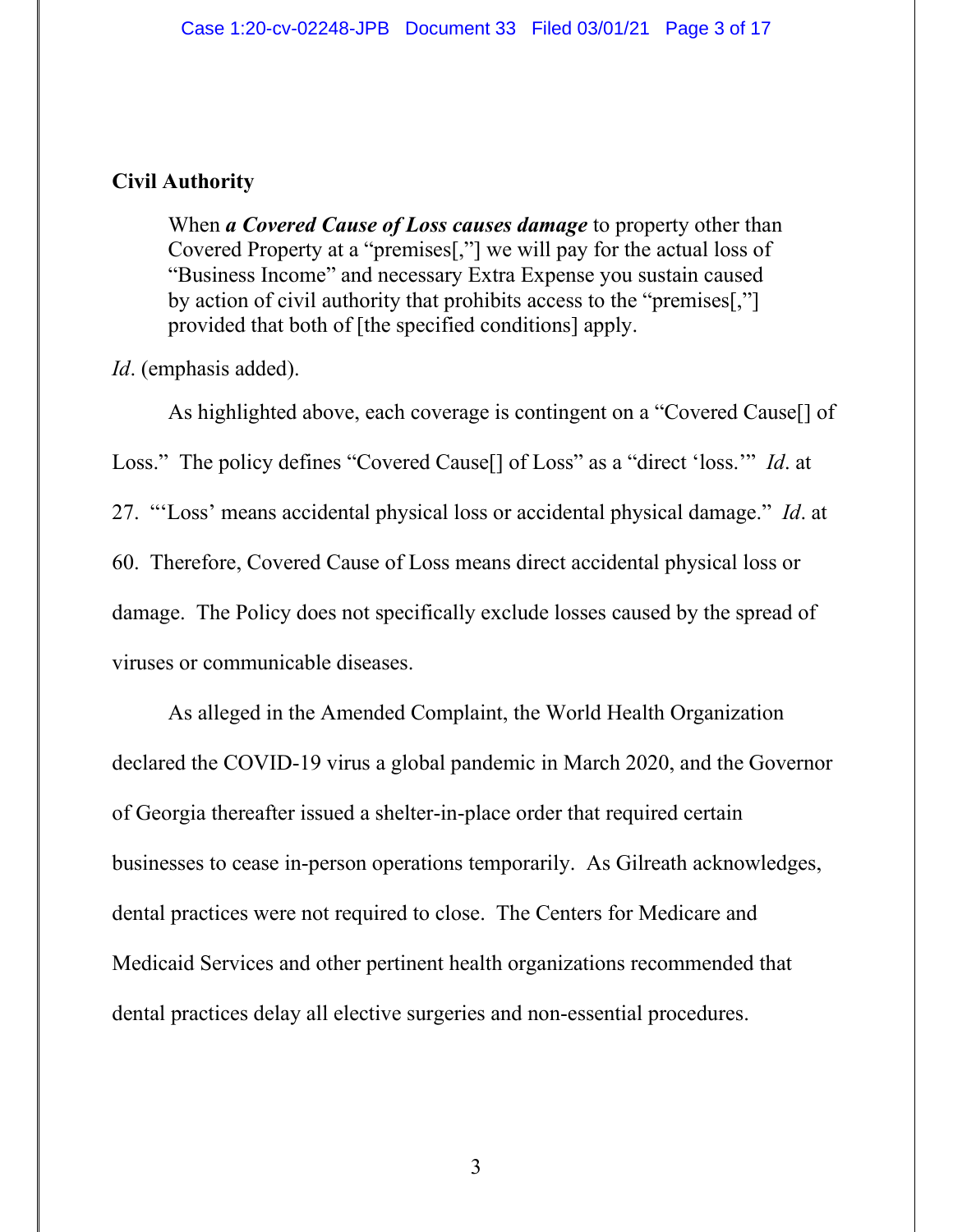Gilreath asserts that as a result of the various orders and recommendations, it was forced to "suspend or reduce" its operations. It explains that emergency dental procedures constitute an insignificant part of its business and that a substantial portion of its business is derived from routine and elective procedures.

Gilreath therefore submitted a request to Cincinnati for Business Income, Extra Expense and Civil Authority coverage. Cincinnati denied Gilreath's request on May 20, 2020, on several grounds, including that the Policy required direct physical loss or damage for coverage to apply. At the time of the denial, Cobb County had reported 2,584 COVID-19 cases and 134 deaths linked to the virus.

Gilreath alleges that "[t]he presence of virus or disease can constitute physical damage to property" and claims the virus physically impacted its property because its business is "highly susceptible to rapid person-to-property transmission of the virus." As such, the virus "render[ed] [its property] unsafe, uninhabitable, or otherwise unfit for its intended use, which constitute[d] direct physical loss." Gilreath concludes that even if the virus did not impact its business, the various orders and recommendations made it "impossible" for its business to operate.

Gilreath's Amended Complaint asserts claims for breach of contract (Counts I-III), declaratory judgment (Count IV) and expenses of litigation (Count V). The claims all relate to Cincinnati's May 20, 2020 denial of coverage.

4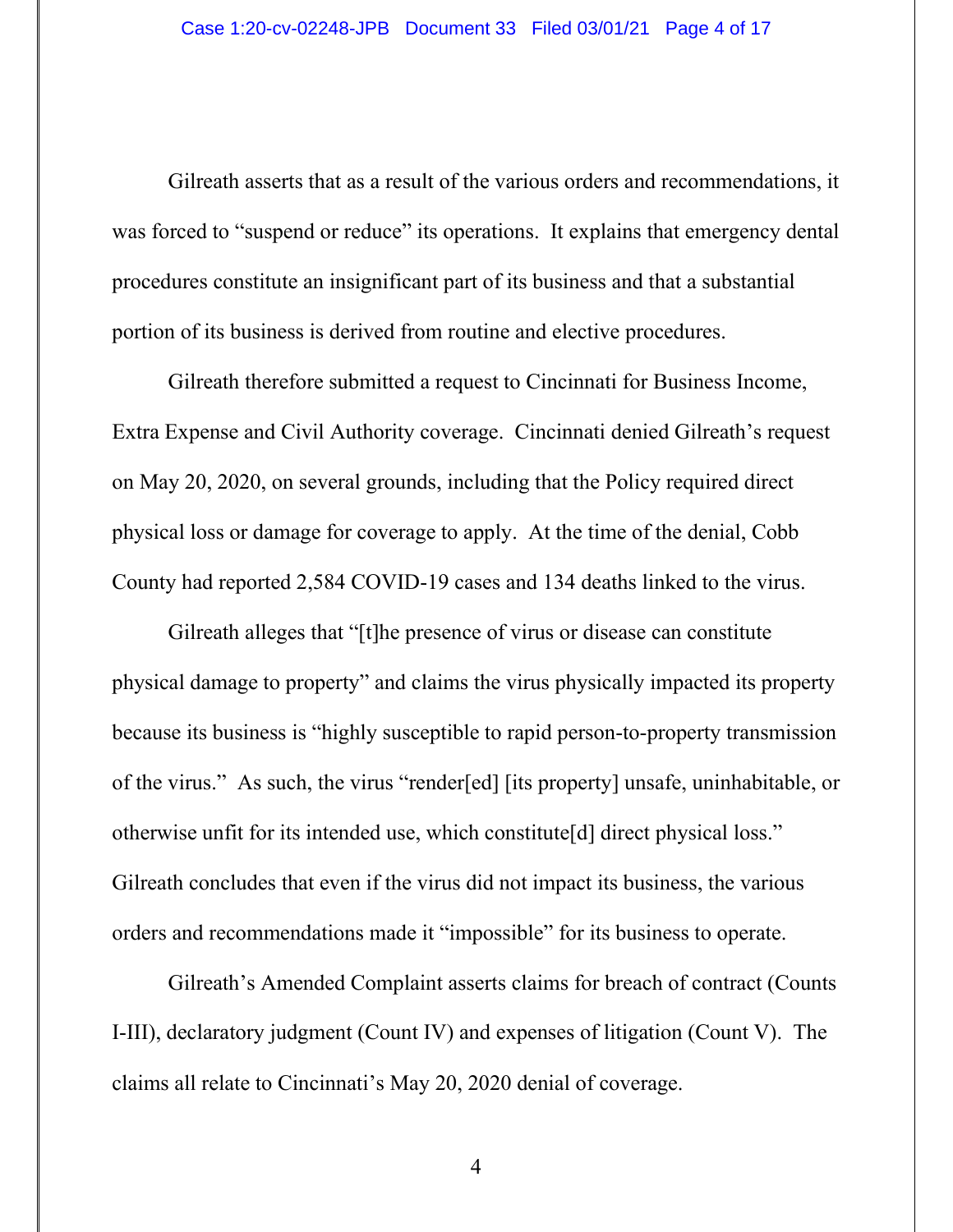Cincinnati seeks to dismiss the Amended Complaint on the grounds that Gilreath did not sustain "direct physical loss" of its premises, which is an express requirement for coverage. Cincinnati argues that when the conclusory allegations in the Amended Complaint are set aside, the remaining factual allegations fail to show damage to the physical structure of the building. Cincinnati also explains that direct physical loss contemplates an actual change to the property causing it to become unsatisfactory or requiring repairs for future use. It emphasizes that no Georgia case has found that the effects of a virus constitute direct physical loss to a property. Rather, Gilreath contends it is well-settled that "'losses that are intangible or incorporeal'" are not considered direct physical loss, and claims of merely "'detrimental economic impact unaccompanied by a distinct, demonstrable, physical alteration of the property'" are precluded under the definition.

Further, Cincinnati argues that Civil Authority coverage is not applicable because in addition to Gilreath failing to show any direct physical loss to its property, it cannot show that the various orders and recommendations prohibited it from accessing its premises. Cincinnati points out that Gilreath was permitted to perform emergency dental procedures.

Gilreath counters that because the Policy does not define what constitutes a direct physical loss, and the phrase is ambiguous, it must be construed in its favor.

5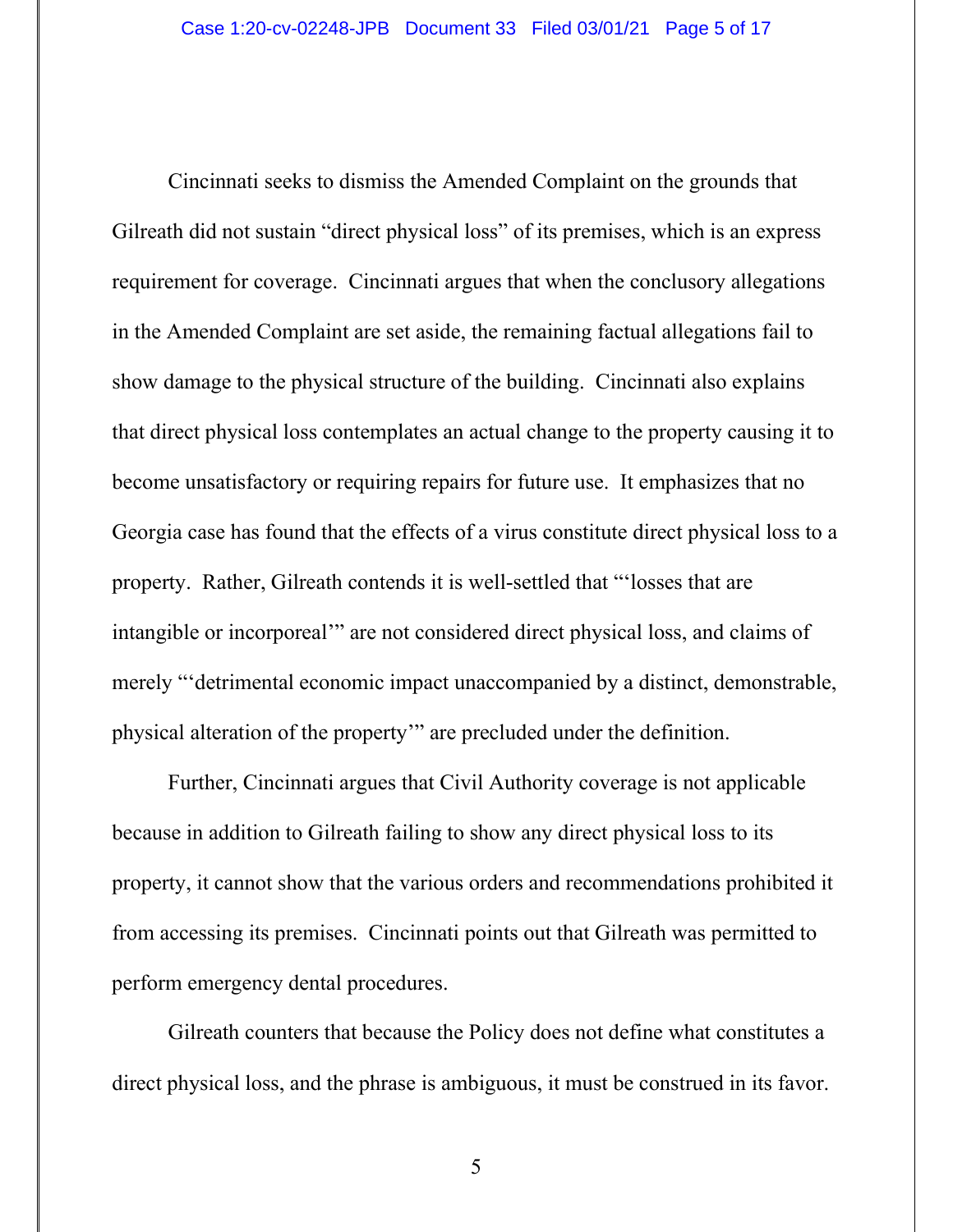It further contends that physical loss does not require a visible or physical alteration to the property and that the mere presence of COVID-19 constitutes physical damage to the property sufficient to require coverage under the Policy.

Additionally, Gilreath argues that Civil Authority coverage is required here because the COVID-19 pandemic and the accompanying orders and recommendations prevented it and numerous businesses in the area from operating and accessing their premises.

### **II. DISCUSSION**

#### **A. Legal Standard**

In evaluating a motion to dismiss under Federal Rule of Civil Procedure 12(b)(6), the court "accept[s] the allegations in the complaint as true and constru[es] them in the light most favorable to the plaintiff." *Traylor v. P'ship Title Co., LLC*, 491 F. App'x 988, 989 (11th Cir. 2012). "[A] plaintiff's obligation to provide the grounds of his entitlement to relief[, however,] requires more than labels and conclusions, and a formulaic recitation of the elements of a cause of action will not do." *Bell Atl. Corp. v. Twombly*, 550 U.S. 544, 555 (2007) (internal punctuation omitted). *See also Ashcroft v. Iqbal*, 556 U.S. 662, 678 (2009) (A complaint does not suffice "if it tenders naked assertions devoid of further factual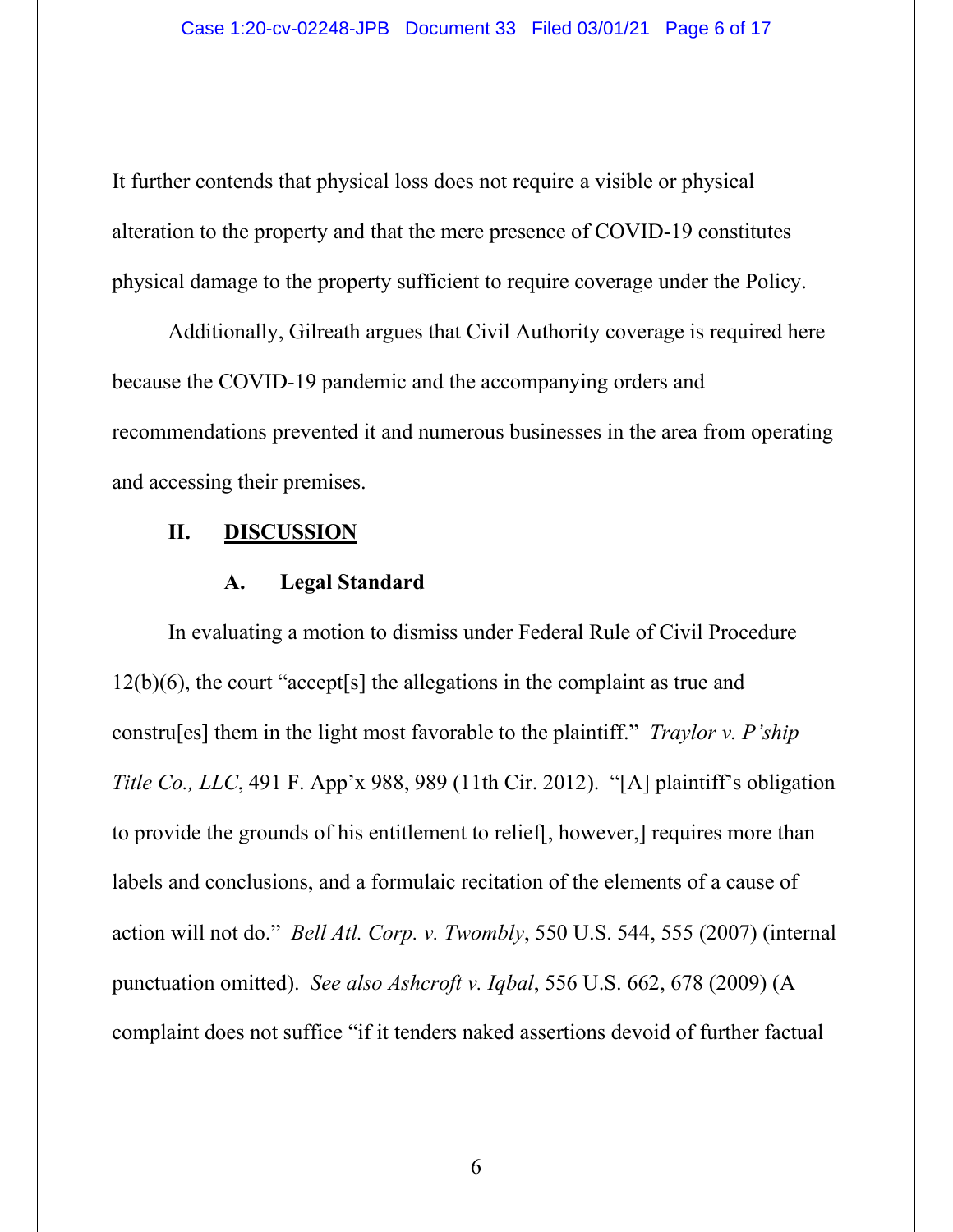enhancement.") (internal punctuation omitted) (quoting *Twombly*, 550 U.S. at 557).

Moreover, "[f]actual allegations must be enough to raise a right to relief above the speculative level." *Id*. "This standard does not require a party to plead facts with such particularity to establish a significant probability that the facts are true, rather, it requires a party's pleading of facts to give rise to a 'reasonable expectation that discovery will reveal evidence [supporting the claim].'" *Burch v. Remington Arms Co., LLC*, No. 2:13-cv-00185, 2014 WL 12543887, at \*2 (N.D. Ga. May 6, 2014) (quoting *Twombly*, 550 U.S. at 555) (alteration in original). *See also Twombly*, 550 U.S. at 570 (dismissing complaint because the plaintiffs did not state facts sufficient to "nudge[] their claims across the line from conceivable to plausible").

At bottom, the complaint must contain more than "an unadorned, thedefendant-unlawfully-harmed-me accusation" (*Iqbal*, 556 U.S. at 678) and must "plead[] factual content that allows the court to draw the reasonable inference that the defendant is liable for the misconduct alleged." *Traylor*, 491 F. App'x at 990 (quoting *Iqbal*, 556 U.S. at 678).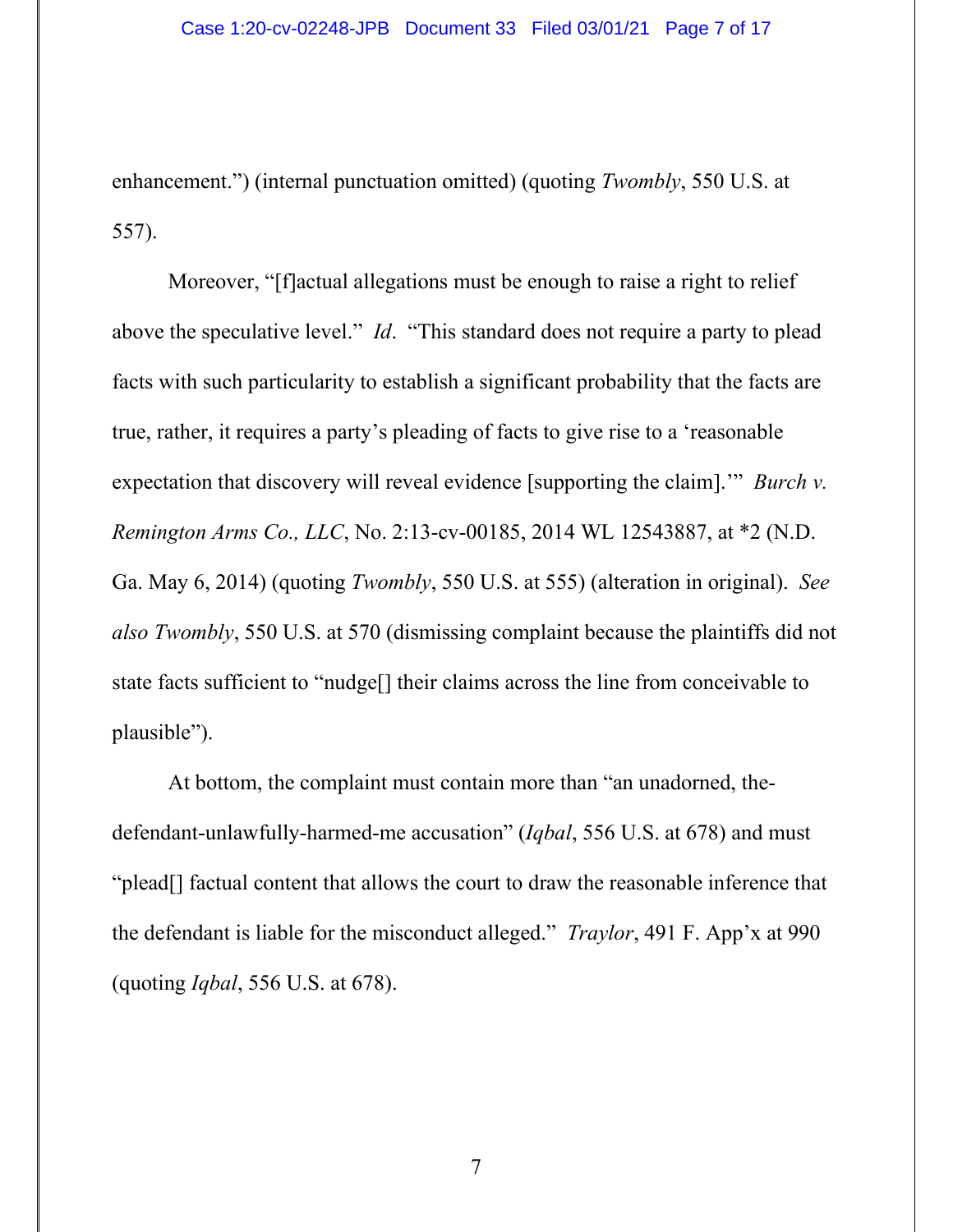## **B. Analysis**

Georgia law<sup>2</sup> is clear that "construction [of a contract] is a matter of law for the court." *Envision Printing, LLC v. Evans*, 786 S.E.2d 250, 252 (Ga. Ct. App. 2016). *See also Gans v. Ga. Fed. Sav. & Loan Ass'n*, 347 S.E.2d 615, 618 (Ga. Ct. App. 1986) ("It is ordinarily the duty of the court to interpret a contract as a matter of law"). Insurance contracts are treated like any other contract and "are interpreted by [the] ordinary rules of contract construction." *Boardman Petroleum, Inc. v. Federated Mut. Ins. Co.*, 498 S.E.2d 492, 494 (Ga. 1998). Construction of a contract requires three steps:

First, the trial court must decide whether the language is clear and unambiguous. If it is, no construction is required, and the court simply enforces the contract according to its clear terms. Next, if the contract is ambiguous in some respect, the court must apply the rules

 $2$  The parties' briefs are silent on the choice of law question, and there is no guidance in the Policy. Although the parties cite case law from several jurisdictions, Cincinnati's opening brief cites Georgia law for the proposition that Gilreath has the burden to show that the loss was covered by the Policy, and Gilreath relies on Georgia's rules of contract construction to analyze the Policy. Neither party challenges the other's citation to Georgia law. On the record before the Court, it appears that Georgia law would apply here, given that there is no claim or indication that the Policy was delivered outside Georgia. *See Johnson v. Occidental Fire & Cas. Co. of N.C.*, 954 F.2d 1581, 1583-84 (11th Cir. 1992) (finding that under Georgia choice of law rules, the place of delivery of the insurance policy controls); *Boardman Petroleum, Inc. v. Federated Mut. Ins. Co.*, 135 F.3d 750, 752 (11th Cir. 1998) (stating that "Georgia courts have held that when insurance contracts made [(*i.e.*, delivered)] in Georgia lack a choice-of-law provision, the parties are presumed to have intended their contract to be governed by Georgia law").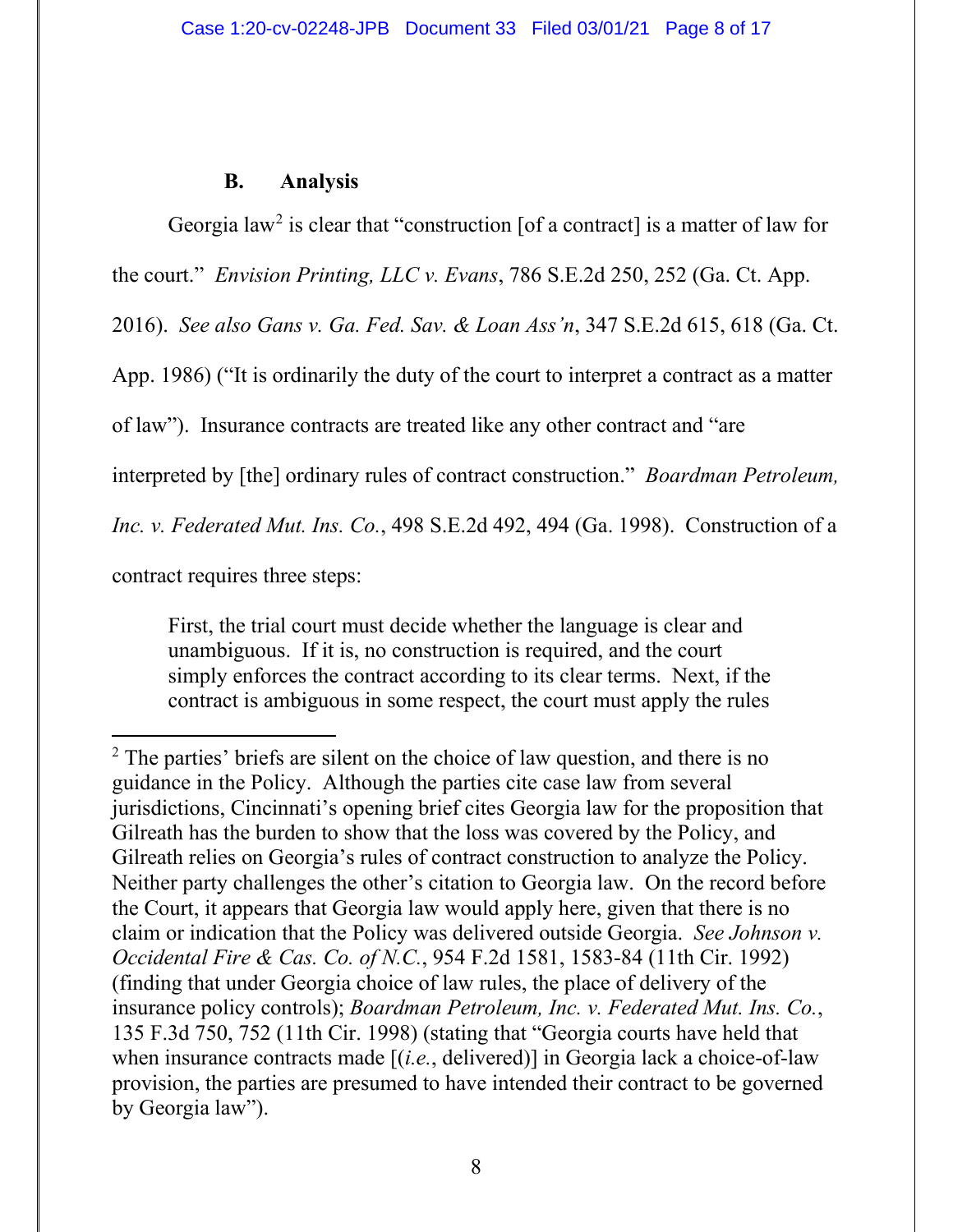of contract construction to resolve the ambiguity. Finally, if the ambiguity remains after applying the rules of construction, the issue of what the ambiguous language means and what the parties intended must be resolved by a jury.

*Envision Printing*, 786 S.E.2d at 252 (quoting *General Steel v. Delta Bldg.* 

*Sys.*, 676 S.E.2d 451, 453 (Ga. Ct. App. 2009)).

With respect to the first step, "[t]he court [initially] looks to the four corners of the agreement to ascertain the meaning of the contract from the language employed." *Brogdon v. Pro Futures Bridge Cap. Fund, L.P.*, 580 S.E.2d 303, 306 (Ga. Ct. App. 2003). In that analysis, "[w]ords generally [are ascribed] their usual and common signification."<sup>3</sup> O.C.G.A. § 13-2-2(2). "[W]here the language of [the] contract is clear, unambiguous, and capable of only one reasonable interpretation, no construction is necessary or even permissible by the trial court." *Ainsworth v. Perreault*, 563 S.E.2d 135, 140–41 (Ga. Ct. App. 2002). *See also Triple Eagle Assocs., Inc. v. PBK, Inc.*, 704 S.E.2d 189, 195–96 (Ga. Ct. App. 2010) (stating that "where the terms of a written contract are plain and unambiguous, a court must confine itself to the four corners of the document to

<sup>3</sup> *See also King v. GenOn Energy Holdings, Inc.*, 747 S.E.2d 15, 17 (Ga. Ct. App. 2013) (stating that "the usual and common meaning of a word may be supplied by common dictionaries").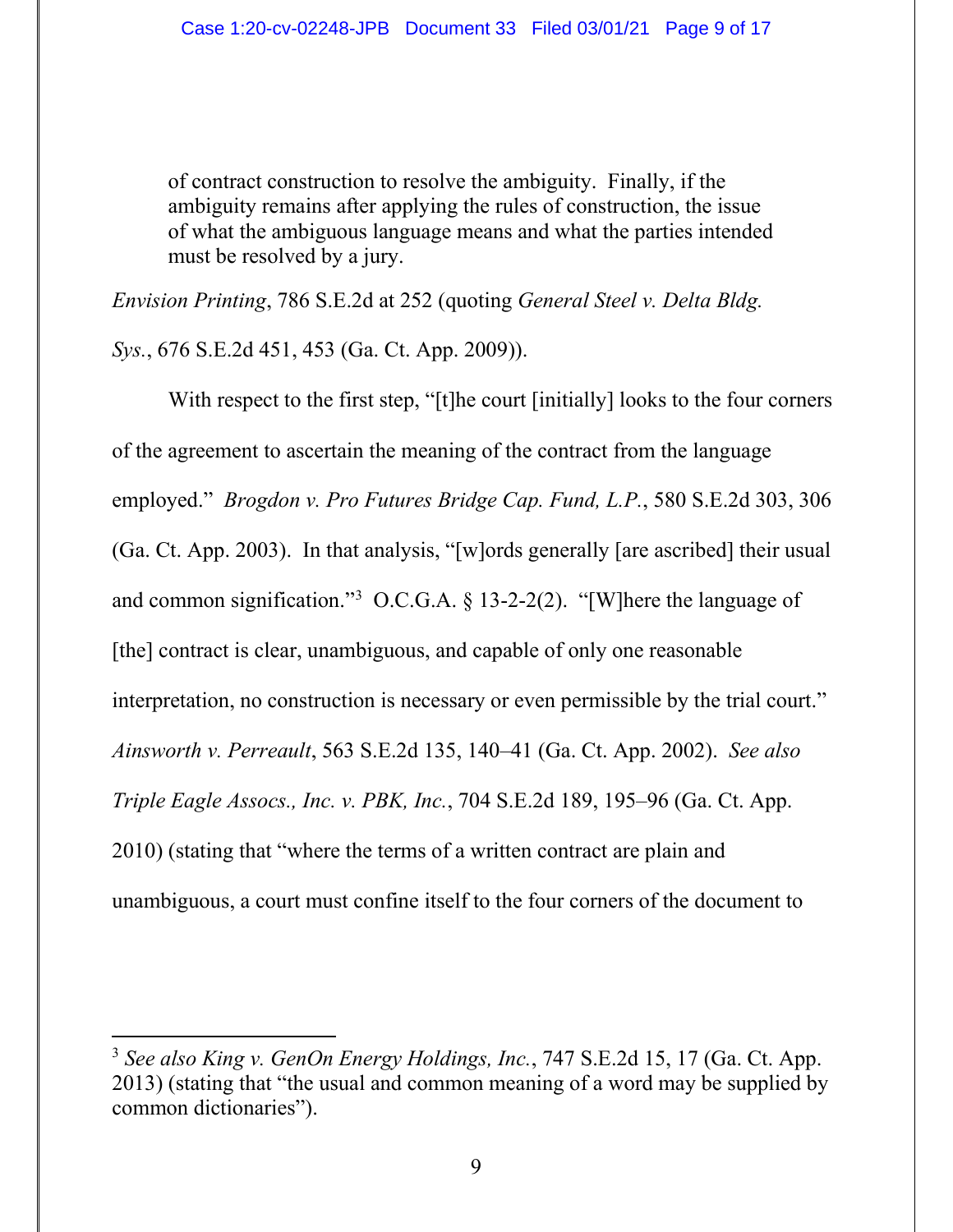ascertain the parties' intent, and is not permitted to strain the construction of a contract, so as to discover an ambiguity") (internal punctuation omitted).

Conversely, an "[a]mbiguity exists where the words used in the contract leave the intent of the parties in question—i.e., that intent is uncertain, unclear, or is open to various interpretations." *Gen. Steel*, 676 S.E.2d at 453. *See also ESI Cos., Inc. v. Fulton Cnty.*, 609 S.E.2d 126, 129 (Ga. Ct. App. 2004) ("Ambiguity in a contract may be defined as duplicity, indistinctness, and uncertainty of meaning or expression."). But a party's erroneous interpretation of the contract does not create ambiguity within it. *See generally Mullis v. Bibb Cnty.*, 669 S.E.2d 716, 718 (Ga. Ct. App. 2008).

Even if the court finds the contract is ambiguous, a jury question does not automatically arise. *See Envision Printing*, 786 S.E.2d at 252. Instead, the court must first apply the rules of construction to resolve the ambiguity. *Id.* To that end, "[t]he cardinal rule of construction is to ascertain the intention of the parties." O.C.G.A. § 13-2-3. *See also Nebo Ventures, LLC v. NovaPro Risk Sols., L.P.*, 752 S.E.2d 18, 26 (Ga. Ct. App. 2013) ("Enforcement of the parties' intent is superior to the other rules of construction.").

Courts also analyze the contract as whole (not merely isolated clauses and provisions) and interpret it both to give the greatest effect possible to all provisions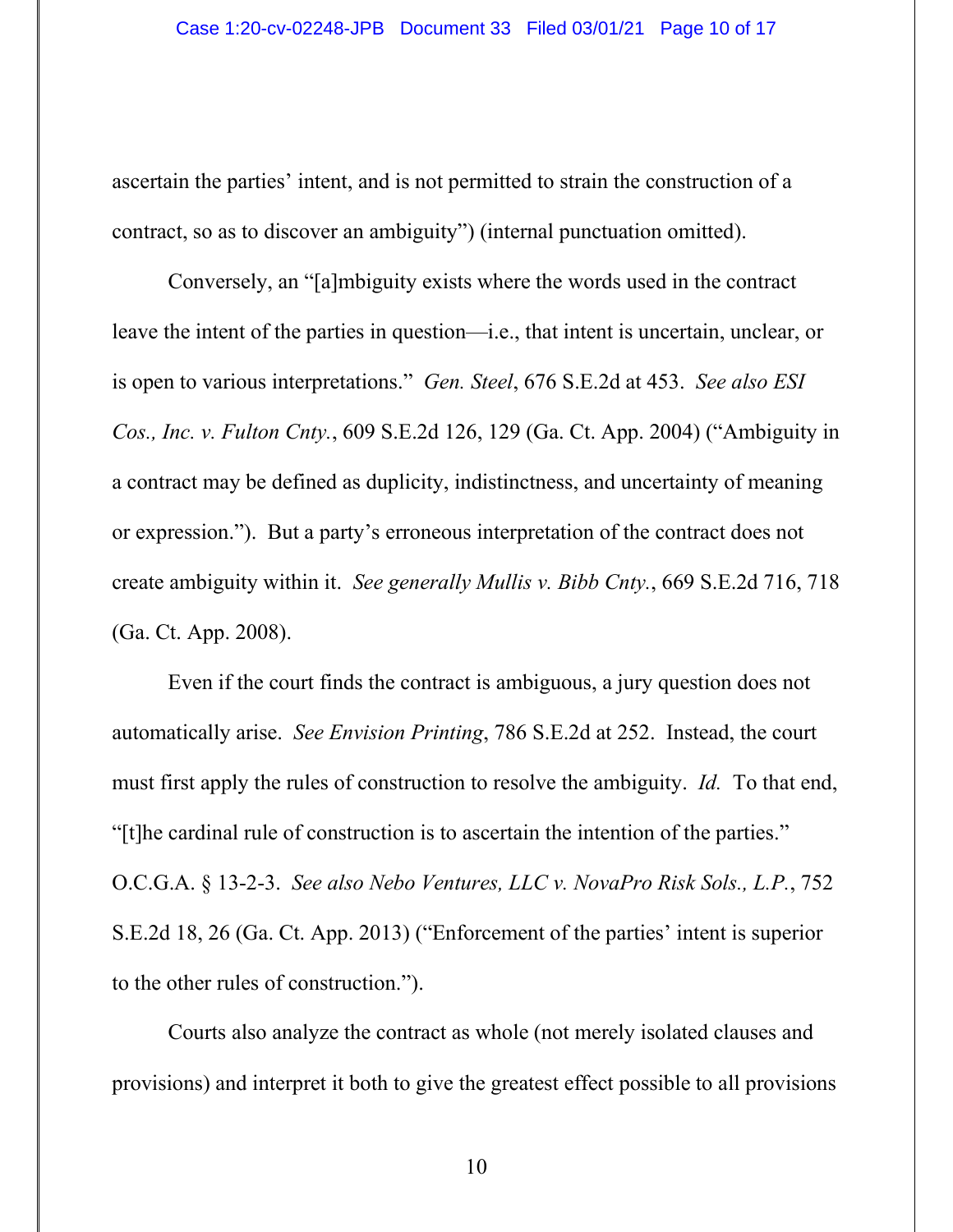and to avoid rendering any of the provisions meaningless. *See, e.g.*, *Young v. Stump*, 669 S.E.2d 148, 150 (Ga. Ct. App. 2008). The underlying principle is that the contract must be read "reasonably" and "in a way that does not lead to an absurd result." *Office Depot, Inc. v. Dist. at Howell Mill, LLC*, 710 S.E.2d 685, 689 (Ga. Ct. App. 2011).

As applicable in this case, an insurance policy is "read as a layman would read it and not as it might be analyzed by an insurance expert or an attorney." *Georgia Farm Bureau Mut. Ins. Co. v. Smith*, 784 S.E.2d 422, 424 (Ga. 2016). Any "[a]mbiguities in the contract are strictly construed against the insurer as drafter of the document." *Boardman*, 498 S.E.2d at 494. "But an equally valid rule is that an unambiguous policy requires no construction, and its plain terms must be given full effect even though they are beneficial to the insurer and detrimental to the insured." *Woodmen of World Life Ins. Soc. v. Etheridge*, 154 S.E.2d 369, 372 (Ga. 1967). Accordingly, the court "ha[s] 'no . . . right by strained construction to make [a] policy more beneficial by extending . . . coverage'" where none exists. *Id*. at 426.

The Court undertakes the analysis of the Policy with these principles in mind.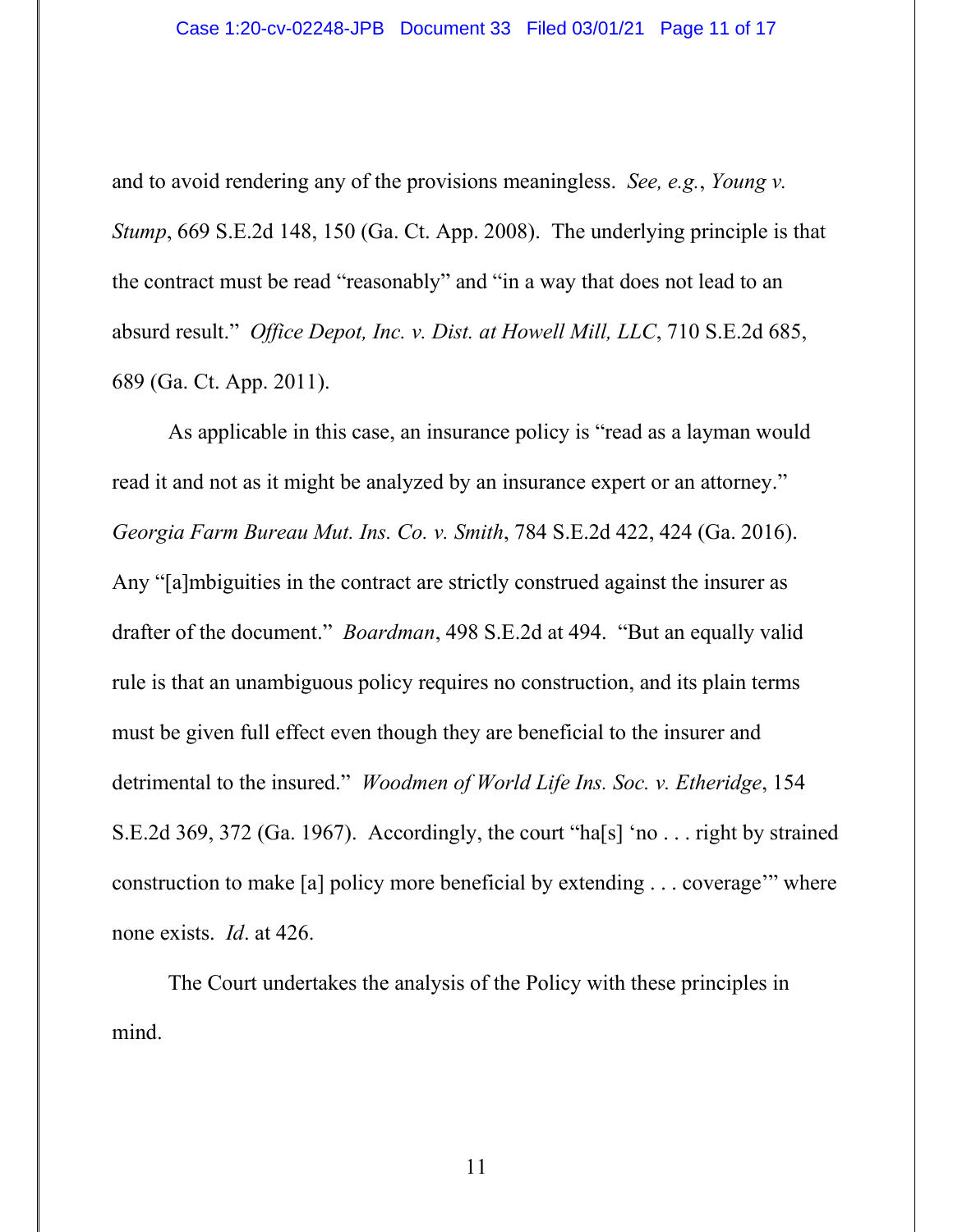Here, the resolution of Cincinnati's Motion with respect to each of the denied coverages turns on whether Gilreath experienced a Covered Cause of Loss. As set forth above, a Covered Cause of Loss means direct physical loss or damage. The parties dispute whether this requires an impact or change to the building or whether it is sufficient to show that the virus is airborne and could be present within the premises.

In *AFLAC Inc. v. Chubb & Sons, Inc.*, the Georgia Court of Appeals addressed the meaning of direct physical loss and explained that "the common meaning of the [phrase] . . . contemplates an *actual change* . . . *directly upon the property* causing it to become unsatisfactory for future use or requiring that repairs be made to make it so." 581 S.E.2d 317, 319 (Ga. Ct. App. 2003) (emphasis added). District courts in Georgia have adopted this definition. For example, one court concluded that there must be "some kind of physical effect on the covered property" as opposed to mere loss of use. *Ne. Georgia Heart Ctr., P.C. v. Phoenix Ins. Co.*, No. 2:12-cv-00245-WCO, 2014 WL 12480022, at \*5 (N.D. Ga. May 23, 2014) (taking into consideration that the property "did not break down or become damaged" in its rejection of the plaintiff's attempt "to transform [an] ethereal loss [of income] into a direct physical loss").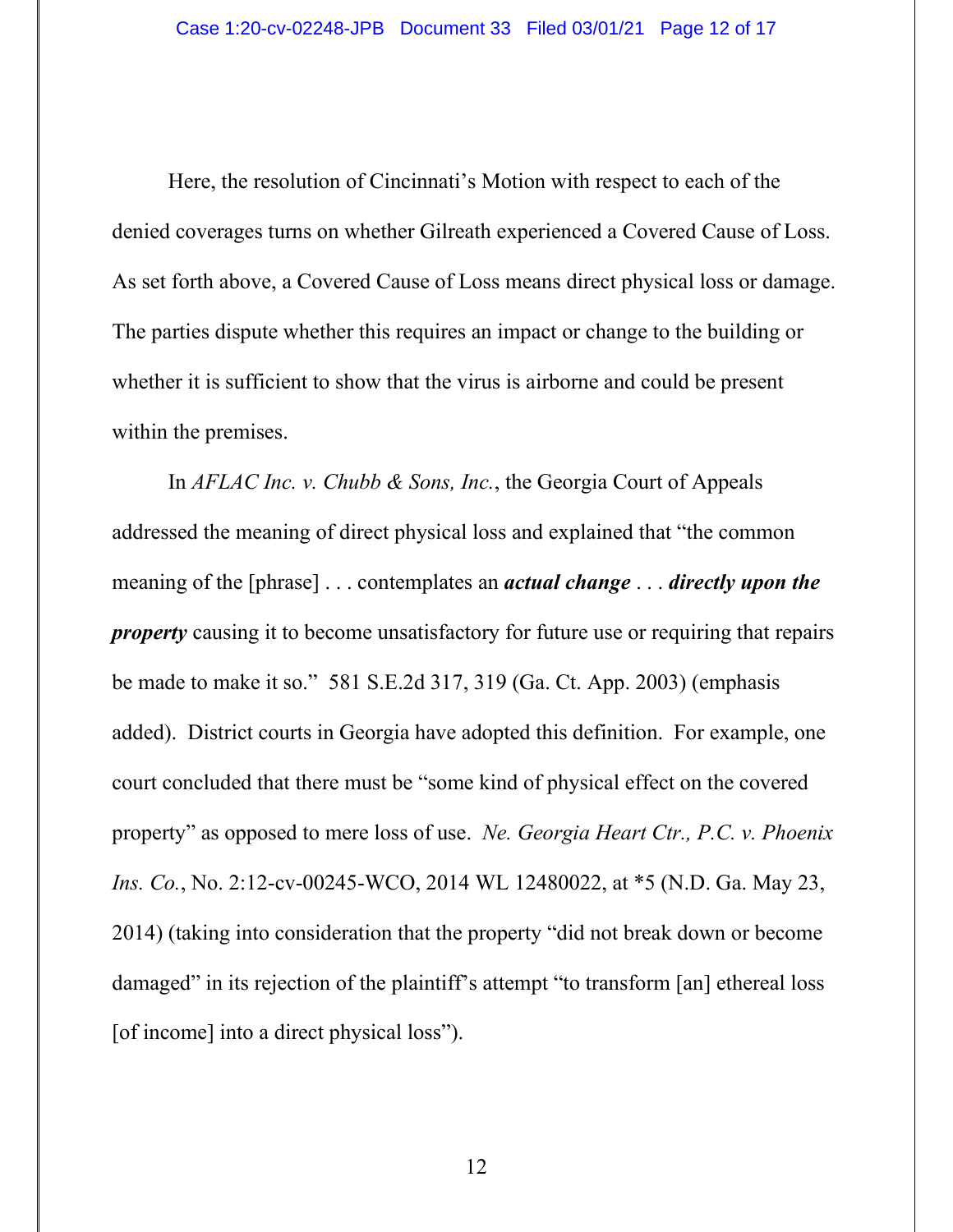Although *Mama Jo's Inc. v. Sparta Insurance Company* involved Florida law, the Eleventh Circuit Court of Appeal's definition of "direct physical loss" in that case did not turn on the interpretation of Florida law, so it is helpful here. 823 F. App'x 868, 879 (11th Cir. 2020). There, the court looked to the plain meaning of the phrase to find that the words "direct" and "physical" modify "loss" and "'impose the requirement that the damage be actual." *Id.* (affirming grant of summary judgment to the insurer because the insured could not demonstrate actual physical loss).

On facts almost identical to those at bar, the court in *Johnson v. The Hartford Financial Services Group, Inc.* dismissed an action brought by a group of dentists because the plaintiffs failed to allege "that the COVID-19 virus caused any physical damage to the[ir] properties" or that it caused "any tangible alteration to a single physical edifice or piece of equipment." No. 1:20-cv-02000-SDG, 2021 WL 37573, at \*5 (N.D. Ga. Jan. 4, 2021). The court was not persuaded by the plaintiffs' argument that the damage was caused by "the omnipresent specter of COVID-19." *Id*. It concluded that such "conjecture and speculation" could not defeat a motion to dismiss. *Id*.

Numerous other district courts in Georgia and around the country have applied a similar analysis and dismissed claims challenging the denial of property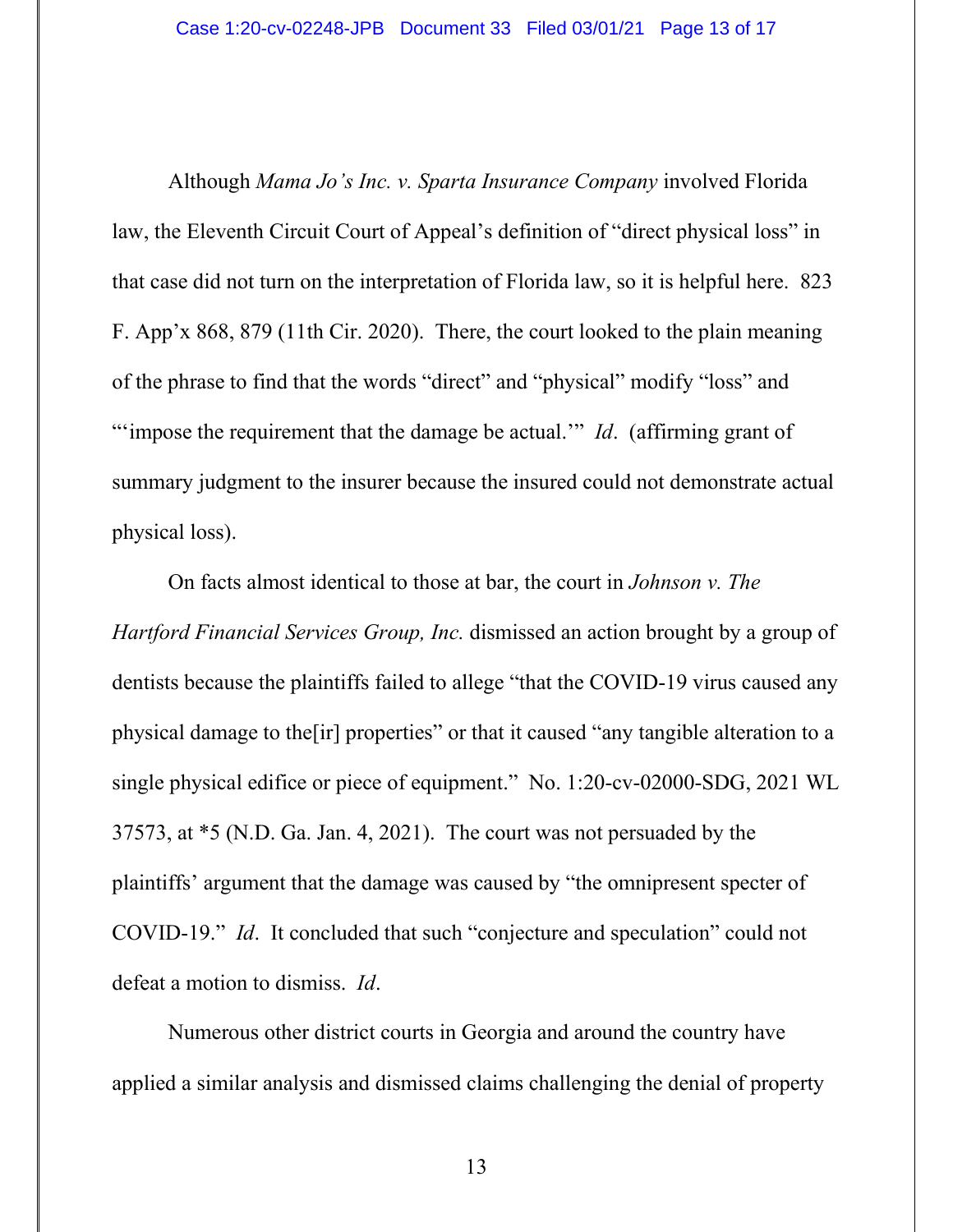insurance coverage related to the COVID-19 pandemic. *See*, *e.g.*, *Henry's Louisiana Grill, Inc. v. Allied Ins. Co. of Am.*, No. 1:20-cv-2939-TWT, 2020 WL 5938755, at \*5 (N.D. Ga. Oct. 6, 2020) (rejecting the argument that a shelter-inplace order caused a restaurant's physical loss of its property because no "physical element of the dining rooms—the floors, the ceilings, the plumbing, the HVAC, the tables, the chairs—underwent [a] physical change as a result of the [o]rder"); *Karmel Davis and Associates, Attorneys-at-Law, LLC v. The Hartford Financial Services Group, Inc.*, No. 1:20-cv-02181-WMR, 2021 WL 420372, at \*4 (N.D. Ga. Jan. 26, 2021) (dismissing the case because "the 'likely' presence of COVID-19 cannot be regarded as a physical change, as it does not and has not physically altered the insured property" and explaining that "[a]lthough the virus is transmitted through the air and may adhere to surfaces briefly, there is no indication that it causes any sort of physical change to the property it touches"); *El Novillo Rest. v. Certain Underwriters at Lloyd's, London*, No. 1:20-cv-21525-UU, 2020 WL 7251362, at \*6 (S.D. Fla. Dec. 7, 2020) (collecting cases).

In this case, although the phrase "direct physical loss" is not defined in the Policy, the Court finds that its plain and literal meaning (based on certain related definitions in the Policy and applicable case law) requires actual, physical damage to the covered premises. This meaning is clear and unambiguous, and the Court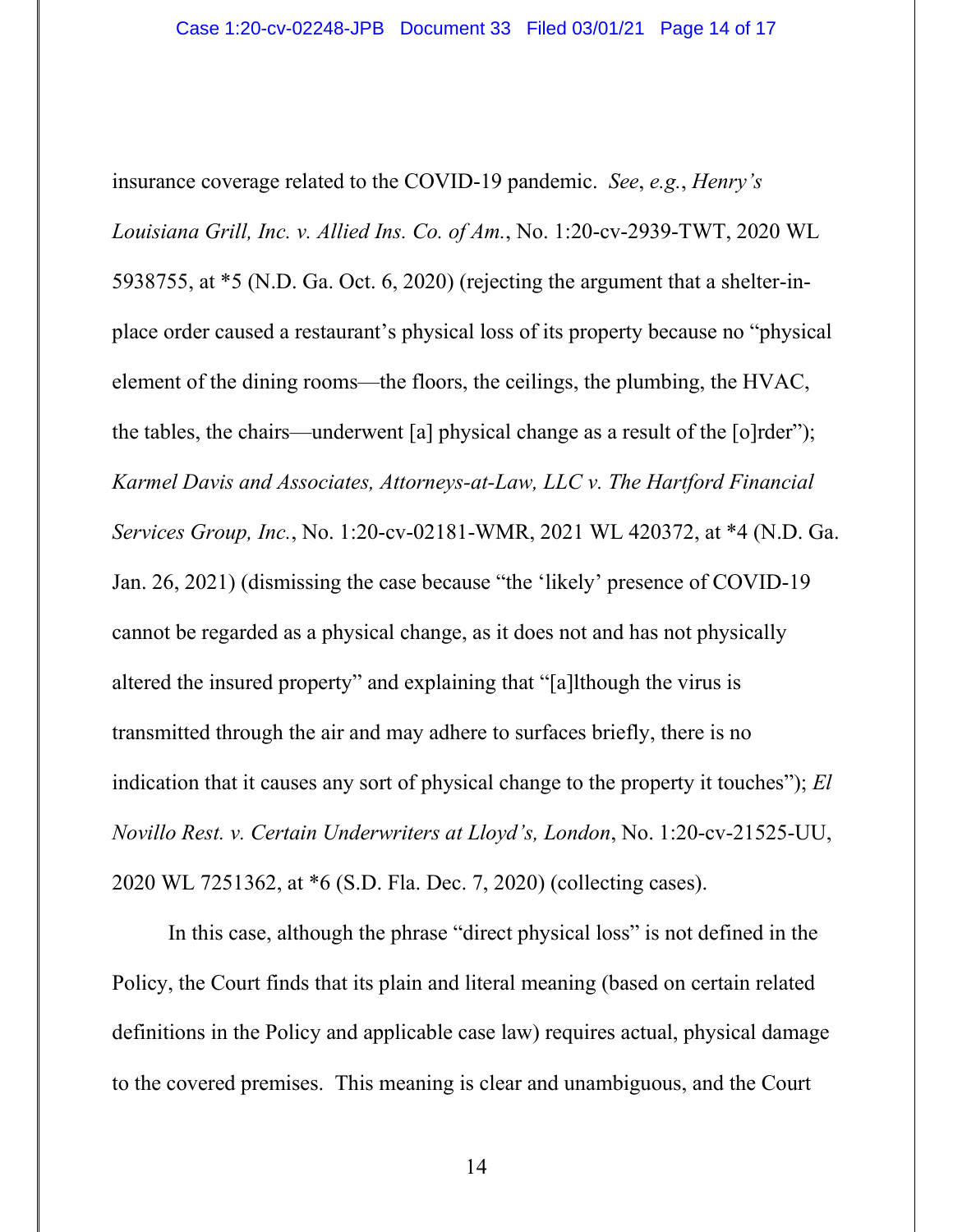therefore ends its inquiry at this step. *See Woodmen*, 154 S.E.2d at 372 (reminding courts that "an unambiguous policy requires no construction, and its plain terms must be given full effect even though they are beneficial to the insurer and detrimental to the insured").<sup>4</sup>

Gilreath's reliance on the opinions in *Studio 417, Inc. v. Cincinnati Insurance Company*, 478 F. Supp. 3d 794, 796 (W.D. Mo. 2020) and *Blue Springs Dental Care, LLC v. Owners Insurance Company*, No. 20-cv-00383-SRB, 2020 WL 5637963, at  $*1$  (W.D. Mo. Sept. 21, 2020) as support for a contrary position is misplaced. First, the Court does not find those cases persuasive because they are contrary to Georgia law, which applies here. Moreover, the Court disagrees with their reasoning that the potential attachment of a virus with a limited life cycle to the walls of a building equals physical damage or loss.

The Court now applies the definition of "direct physical loss" to the facts of this case. After the "labels and conclusions" in the Amended Complaint are set aside for the purpose of ruling on Cincinnati's Motion (*Twombly*, 550 U.S. at 555),

<sup>&</sup>lt;sup>4</sup> But even if the Policy were ambiguous, interpreting it as Gilreath proposes—to mandate that a *property* insurance policy cover intangible losses not directly related to the property—would contravene the applicable Georgia rules of contract construction. For example, Gilreath's interpretation would stretch the terms of the Policy beyond what was intended, render meaningless the word "physical" and lead to an absurd result.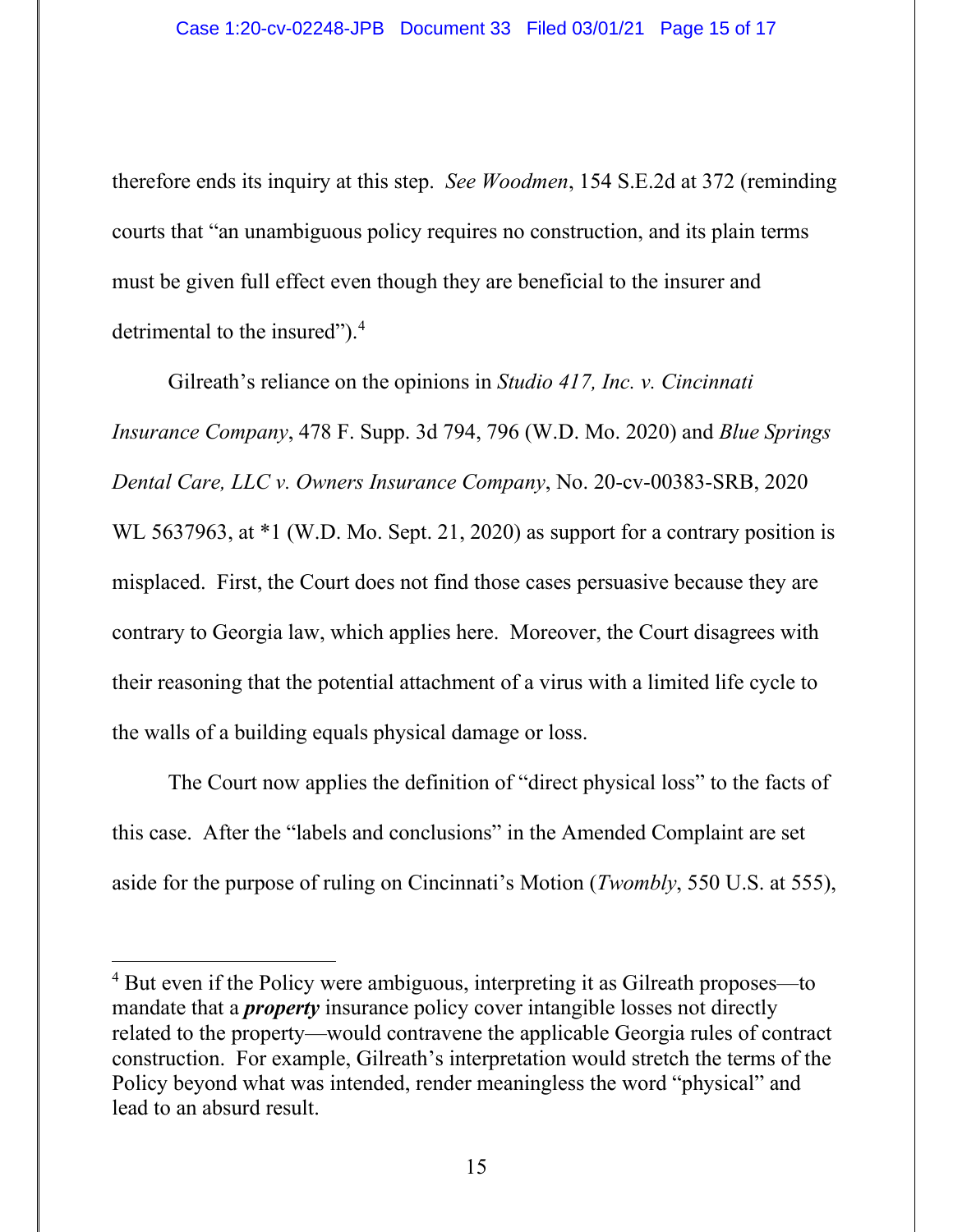the key remaining factual allegations (accepted as true and viewed in the light most favorable to Gilreath) reflect that: the COVID-19 virus is airborne, easily transmissible and may be found within Gilreath's premises; Gilreath was forced to suspend non-emergency procedures due to the various orders and recommendations entered as a result of the pandemic; businesses in Gilreath's area were also subject to and impacted by those orders. Notably, there is no allegation that Gilreath had a confirmed case of the virus in its offices. These facts fall far short of alleging actual, physical damage to Gilreath's premises. Contrary to Gilreath's contention, it does not follow that its premises have been or will be physically damaged by the mere existence and proliferation of the COVID-19 virus in the community. In short, Gilreath has failed to "nudge[] [its] claims across the line from conceivable to plausible." *Twombly*, 550 U.S. at 570.

Accordingly, the Court finds that the Complaint fails to show the direct physical loss or damage necessary for coverage under the Policy. This deficiency means that Gilreath has failed to state a claim upon which relief can be granted.<sup>5</sup> Cincinnati's Motion (ECF No. 14) is **GRANTED**, and this action is **DISMISSED**. The Clerk is **DIRECTED** to close the case.

<sup>&</sup>lt;sup>5</sup> In light of this finding the Court need not reach the parties' remaining arguments. The Court also need not address any dependent claims for relief (*e.g.* Count V for expenses of litigation).